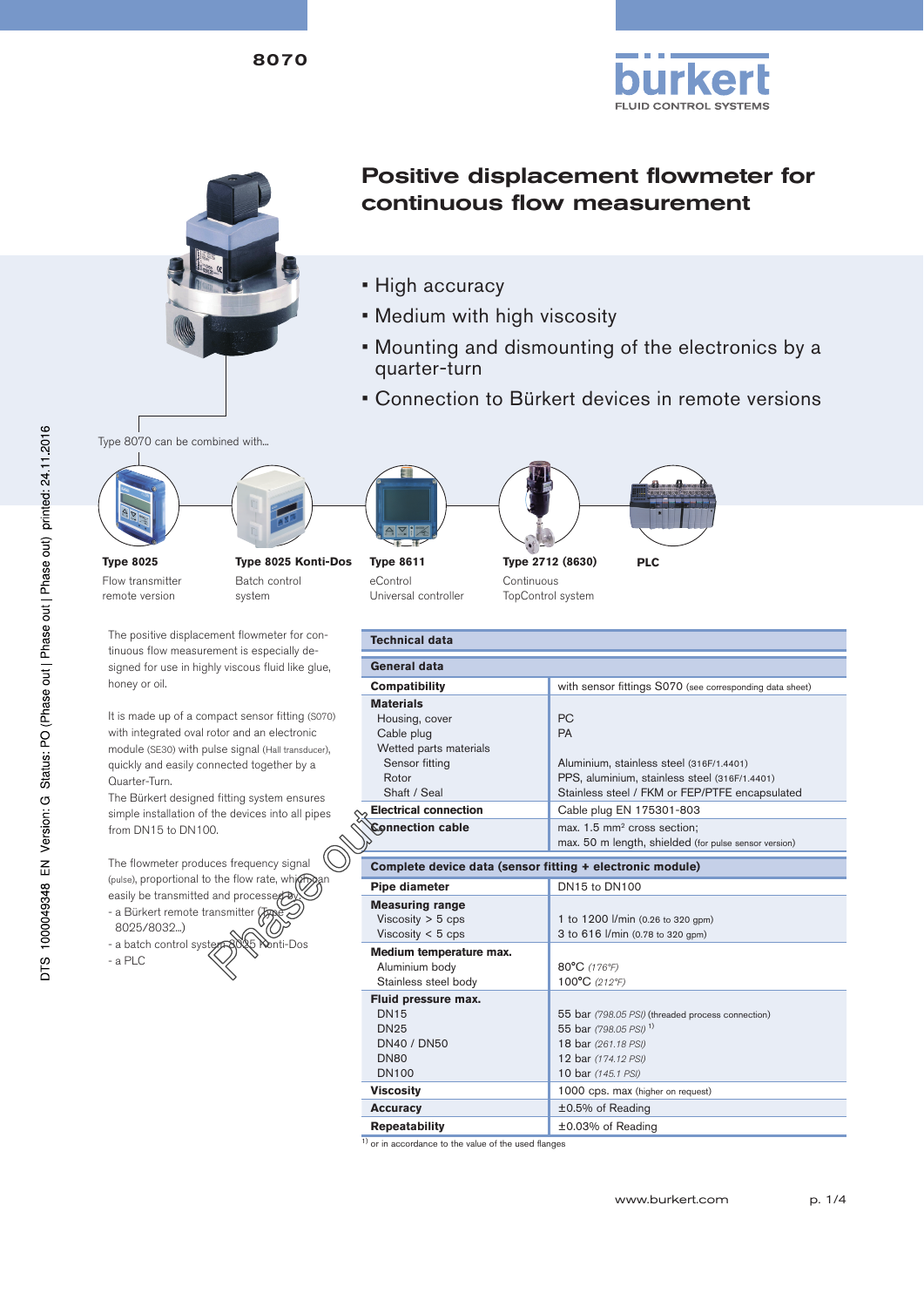| . |  |  |  |
|---|--|--|--|
|   |  |  |  |
|   |  |  |  |

| <b>Electrical data</b>                                                                                             |                                                                                                                                                                               |
|--------------------------------------------------------------------------------------------------------------------|-------------------------------------------------------------------------------------------------------------------------------------------------------------------------------|
| <b>Operating voltage</b><br>Pulse version<br>Pulse "Low Power" version                                             | 12 - 36 V DC, filtered and regulated<br>12 - 36 V DC filtered and regulated (via Bürkert transmitter)                                                                         |
| <b>Current consumption with sensor</b><br>Pulse version<br>Pulse "Low Power" version                               | $< 30 \text{ mA}$<br>$< 0.8$ mA                                                                                                                                               |
| <b>Output: Frequency</b><br>Pulse version<br>Pulse "I ow Power" version                                            | Transistor NPN/PNP, open collector,<br>max. 100 mA, frequency: 0 300 Hz; duty cycle 50%<br>Transistor NPN, open collector,<br>max. 10 mA, frequency: 0 300 Hz; duty cycle 50% |
| <b>Reversed polarity of DC</b>                                                                                     | Protected                                                                                                                                                                     |
| <b>Environment</b>                                                                                                 |                                                                                                                                                                               |
| <b>Ambient temperature</b>                                                                                         | 0 to $+60^{\circ}$ C (32 to 140°F) (operating and storage)                                                                                                                    |
| <b>Relative humidity</b>                                                                                           | $\leq$ 80%, without condensation                                                                                                                                              |
| <b>Standards and approvals</b>                                                                                     |                                                                                                                                                                               |
| <b>Protection class</b>                                                                                            | IP65 with connector plugged-in and tightened                                                                                                                                  |
| <b>Standard</b><br><b>FMC</b><br>Pressure (Sensor fitting S070, DN15 to<br>DN100, in aluminium or stainless steel) | EN 50081-1, 50082-2<br>Complying with article 3 of Chap. 3 from 97/23/CE direc-<br>tive.* (without CE mark)                                                                   |

\* For the 97/23/CE pressure directive, the device can only be used under following conditions (dependent on max. pressure, pipe diameter and fluid).

| <b>Type of fluid</b>          | <b>Conditions</b>                             |
|-------------------------------|-----------------------------------------------|
| Fluid group 1,<br>chap. 1.3.a | Forbidden                                     |
| Fluid group 2,<br>chap. 1.3.a | $DN < 32$ or<br>$DN > 32$ and $PN^*DN < 1000$ |
| Fluid group 1,<br>chap. 1.3.b | $PN^*DN < 2000$                               |
| Fluid group 2,<br>chap. 1.3.b | DN < 200                                      |

## Design and principle of operation

The flowmeter 8070 is built up with an electronic module SE30 associated to a sensor fitting S070 with integrated measurement oval rotor.

This connection is made by means of a Quarter-Turn.

In a 3-wire system (transistor output), the signal can be displayed or processed directly. The output signal is provided via cable plug according to EN 175301-803.





Two electronic module versions with frequency output are available:

- with one pulse output (either NPN or PNP transition output). An external power supply of 12 - 36 V DC supply
- It is designed for connection to any system with open collector NPN or PNP frequency input.
- When liquid flows through the pipe, the rotors turn. This rotation produces a measuring signal in the transducer. The frequency and amplitude are proportional to the flow.

A conversion coefficient (K factor, available in the instruction manual of the sensor fitting S070), specific to each pipe (size and material) enables the conversion of this frequency into a flow rate.

- with one pulse "Low Power" output (NPN transistor output). An external power supply of 12 - 36 V DC is required. Can only be connected to separate versions of flow transmitters Type 8025/8032, to 4... 20 mA module Type 8023 or a universal controller eCONTROL Type 8611.

## Installation

The sensor fitting can be installed in any orientation as long as **the rotor shafts are always in a horizontal plane** (see figures to the right) and **the flow of the fluid is in the direction of the arrow marked on the body.**

The pipe must be filled with liquid and free from air bubbles. Avoid air purge of the system which would cause damages and to prevent damage from dirt or foreign matter, we strongly recommend the installation of a 250 µm strainer as close as possible to the inlet side of the meter.

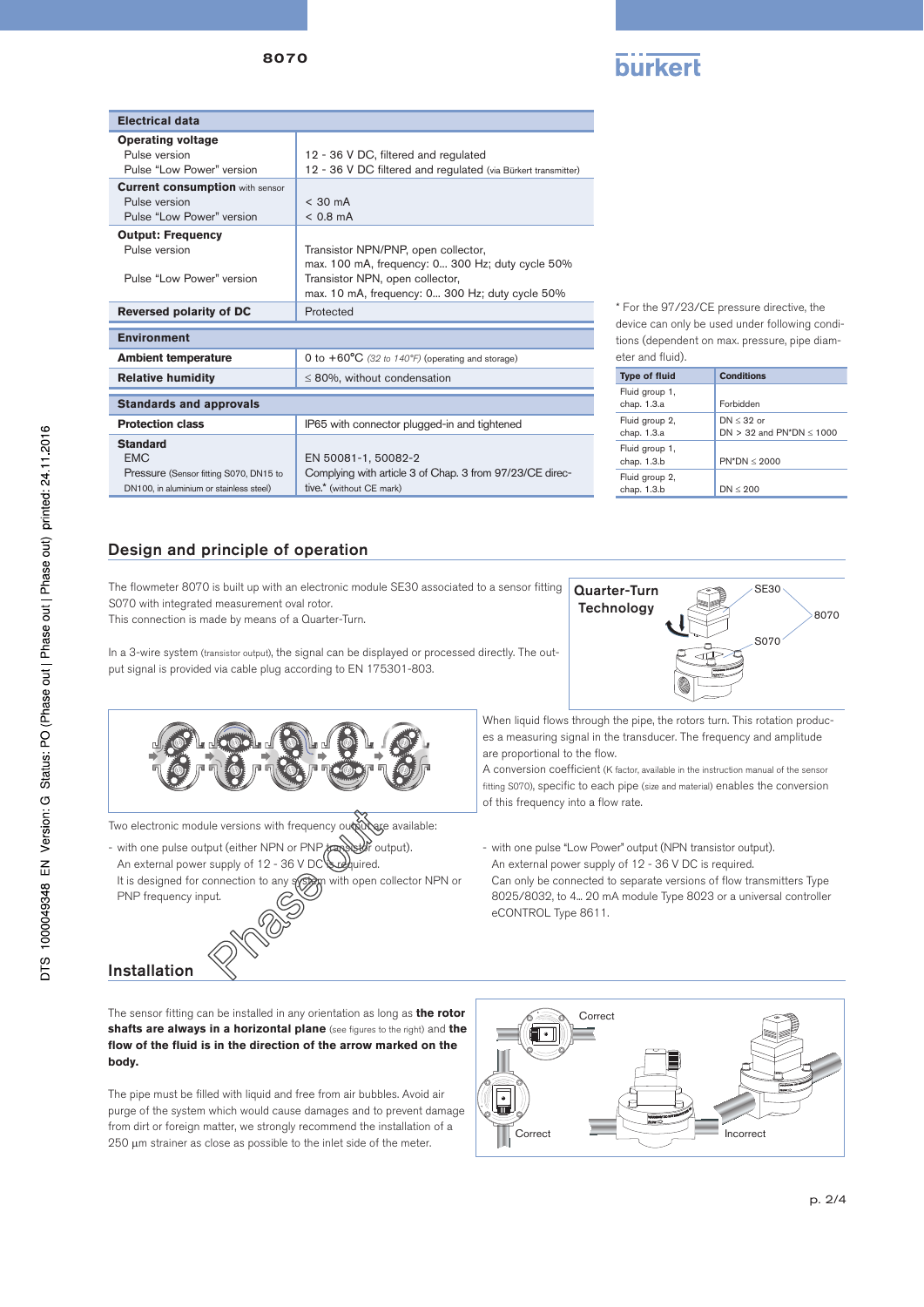

**burkert** 

#### **Dimensions**



## Ordering chart for flowmeter Type 8070

8070

#### **A flowmeter Type 8070** consists of:

- an electronic module with pulse signal Type SE30
- an INLINE sensor fitting S070 (DN15 DN100 Refer to corresponding data sheet)

#### Electronic module Type SE30 - for sensor fitting Type S070 (to be ordered separately)